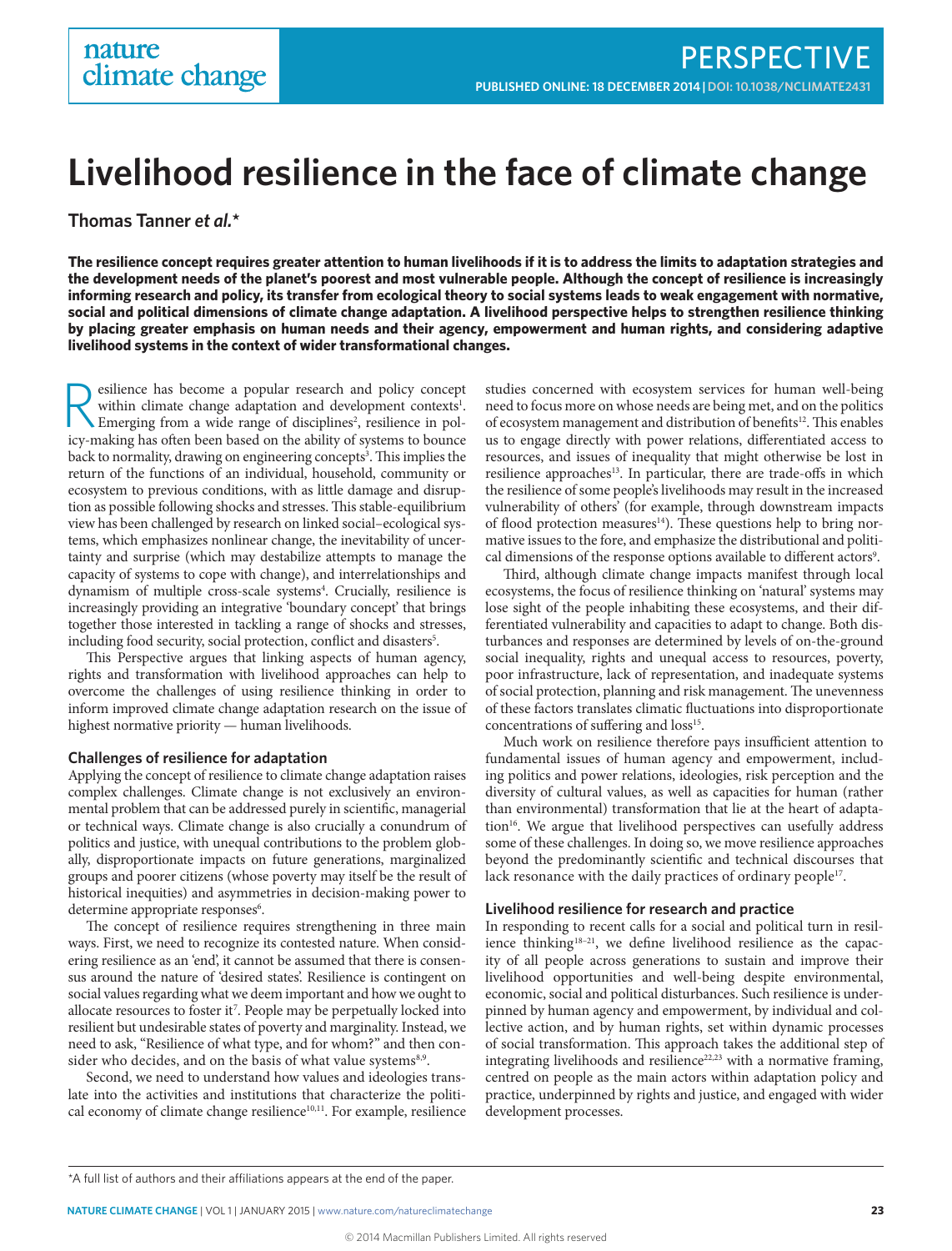Climate change and associated stressors influence human development through their support or destabilization of the livelihood systems of the poorest and most vulnerable people. Consequently, there is a human imperative to frame research and practice on climate change around livelihoods. A livelihood is understood to comprise "the capabilities, assets (stores, resources, claims and access) and activities required for a means of living"24. Within the field of development, the concept of livelihoods has drawn from diverse origins to evolve into a more coherent set of ideas during the past two decades. The development of a 'sustainable livelihoods framework' accelerated the extension of livelihoods research into the worlds of policy and practice. This framework was developed for use by international agencies to guide programmes for poverty alleviation by situating household livelihood assets within wider sets of ecosystems, cultural contexts and policies that promote or hinder access to these diverse resource inputs<sup>25,26</sup>. Crucially, a livelihood perspective places people at the centre of the analysis, located within, rather than dominated by, ecosystems, technologies, political contexts, markets and resource networks.

Livelihood resilience therefore highlights the role of human agency, and our individual and collective capacity to respond to stressors. People and their lives are too often reduced to homogenized vulnerable communities or countries, becoming merely 'resilient pixels'<sup>21</sup>. Even in discussions of agency, human responses to environmental change are too often expressed as generalized inputs within prescriptions for resilience<sup>27,28</sup>. In contrast, a livelihood resilience approach emphasizes people's capacity for, and differences in, perceiving risk and taking anticipatory actions, either individually or collectively. Information and resource flows through social networks (as understood in theories of social capital) are vital inputs to resilience, providing informal insurance, and delivering accessible financial, physical and logistical support in the midst of environmental disturbances<sup>29</sup>. Modelling such agency and behaviour remains a critical challenge<sup>30</sup>.

A livelihood resilience lens also incorporates a human rights perspective into resilience thinking. Human rights principles are based on the fundamental freedoms inherent in human dignity. These rights are translated into entitlements that transcend the sovereignty of nation state governments<sup>31</sup>. Articulating universal principles guaranteeing the right to food, housing, health and

#### **Box 1 | Rights and resilience in action**

The *gono gobeshona* (people's research) approach of non-governmental organization ActionAid Bangladesh has emphasized local-level problem diagnosis and action based on articulating rights. Following basic training, community-level teams researched local climate change impacts, developed adaptation options, and articulated their experiences and needs to external audiences. One agricultural community, close to a commercial shrimp cultivation area, negotiated government agreement to close embankment sluice gates that were salinizing local water quality, as well as trialling a new saline-tolerant rice variety (BRRI Dhan 47) to strengthen agricultural livelihoods<sup>46</sup>.

In Alaska, the Newtok Traditional Council is using a livelihood resilience framework to guide the relocation of their community. Newtok is a Yup'ik Eskimo community highly dependent on subsistence hunting and fishing for food and a small cash economy. The community has decided to relocate as the only means to protect itself from climate-induced environmental change. To improve the standard of living of community residents and increase the community's cash economy, the Council has designated funding to train community members in construction skills so that they can build the infrastructure at their relocation site and generate income<sup>33</sup>.

property — all critical to human dignity — and incorporating these into a resilience approach establishes a normative and legal basis for defining, measuring and promoting 'desirable states' in livelihood systems. A human rights framework also prioritizes the harm caused by climate-induced environmental change and creates a moral and legal obligation to respond, including through anticipatory adaptive measures.

By prioritizing the freedoms and entitlements explicitly outlined in human rights as a foundation for adaptation, livelihood resilience also emphasizes the fundamental obligation of governments to protect and support their citizens' development. Reframing resilience in terms of rights places a duty on nation states to improve the living conditions of poor people living in vulnerable situations. Where nation states do not have the resources or capacities to protect the rights of their citizens, then a human rights perspective requires a focus on building the capacity of a nation state to meet its obligations to its citizens<sup>32</sup>. This includes the enactment of legislation to regulate and control private sector and other actors from committing human rights violations, and also to define access to basic necessities, such as housing and healthcare.

Rights-based approaches to development popularized in recent decades have drawn on these rights framings, but have also emphasized advocacy activities to secure wider popular participation in formal and informal decision-making processes, and the deepening of democratic engagements with governmental processes. They have focused on empowerment of the most marginalized people and given greater attention to diversity and difference in relation to gender, ethnicity, culture and age<sup>33</sup>. Such approaches have linked individual and community empowerment with advocacy for human rights protections.

The right to self-determination provides an opportunity for the qualities and dimensions of resilience to be informed or determined by individuals and communities themselves (see Box 1 for examples in practice). Linking livelihoods and self-determination in this way also highlights the importance of empowering people so that they can develop political influence and relationships with local government in order to access the resources they need to adapt to climate change impacts<sup>34</sup>. This cross-scale incorporation of human rights protections into the concept of livelihood resilience can thus challenge longstanding power structures and weak governance that reproduce vulnerability, rather than conceptualizing resilience as absolving states and the international community from duties around environmental impacts<sup>35-37</sup>.

Finally, climate change is already contributing to physical transformations of planet Earth, threatening habitability in semi-arid regions, coastal regions, islands and deltas. Such impacts are a pressing concern given the scale and speed of global environmental changes, the potential for anthropogenic climate change in excess of  $4^{\circ}$ C, and their likely interactions to generate new hazards<sup>38</sup>. A focus on livelihood resilience calls us to focus less on recovery from shocks and more on how coping and adaptation strategies are related to aspects of social transformation<sup>39-41</sup>. Mainstream views of resilience have tended to privilege the persistence of a system over its transformation, and the reassembly of the same societal conditions that contributed to the original disruption<sup>35,8</sup>. Integrating transformational perspectives means asking difficult questions of adaptation strategies that may interpret resilience as a move to lowrisk, low-return activities that may in turn close potential pathways to commercialization, diversification and poverty reduction.

Research into linked social–ecological systems, which emphasizes the inseparability of human and natural systems, has engaged deeply with thresholds and transformations, and has shown the linkages of biophysical parameters to human systems<sup>42</sup>. This has pushed systems thinking into the domains of human institutions, studying the effect of resource management regimes and resource politics, and their relationship to ecological transformations<sup>43</sup>.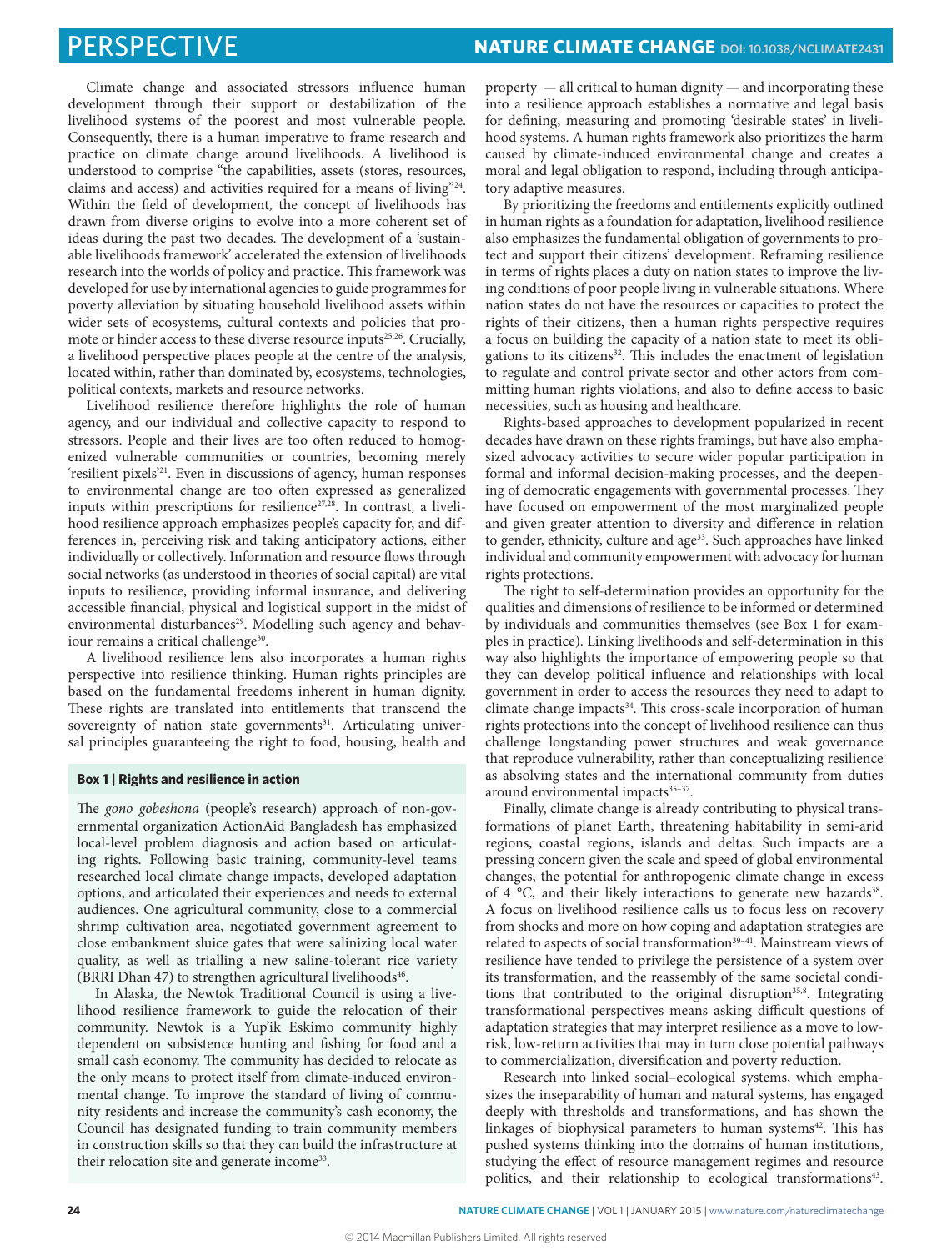These extensions of resilience thinking are critical. A livelihood perspective pushes further to situate local thresholds as influencing and influenced by wider development transformations, such as processes of democratization, globalization, social and political movements, urbanization, and diffusion of information and communications technology.

Focusing on these transformational aspects of resilience helps us to consider radically different livelihood strategies that may be necessary to respond to climate change and the significant tradeoffs involved. Some forms of adaptation may impoverish people and build very powerful systems of negative resilience. In this way, adaptation, for example from traditional modes of agriculture to more precarious urban waged employment, is recast as a contested transformation. Adaptation of this kind can therefore be seen as a process of triage involving the things society values least, with some adaptive responses equated to the relinquishing of certain values, development goals and possibly even the acceptance of conditions of poverty. Instead, livelihood resilience, as we frame it here, prioritizes reformulations of livelihood systems that enable the most vulnerable people to navigate potentially destabilizing global changes on their own terms, in ways that protect basic human dignity.

#### **Livelihood resilience for adaptation futures**

Livelihoods are increasingly caught between major global transitions in both climate and social systems. The impact of dangerous climate change falls disproportionately on the livelihood systems of the poorest citizens, undermining their capacity to build sustainable livelihoods and increasing their vulnerability. Understanding the resilience of livelihood systems of poor people in the context of wider transformational shifts — social and political as well as biophysical — must now be seen as a normative priority<sup>44</sup>. Even incremental improvements in livelihoods and small shifts in power relations can have transformative developmental benefits for future generations.

Resilience discourse is increasingly permeating the development cooperation landscape, including bilateral donors, UN agencies and the World Bank. Aid agencies are using resilience largely as a framing concept to link multiple problems, stressors and responses $21,45$ . A livelihood resilience approach helps to expand these efforts beyond such technical approaches to minimizing harm and loss by bringing issues of people's lives, rights, justice, politics and power to the fore. In doing so, it demands greater attention on the societal root causes underlying differences in vulnerability and resilience.

The Rio+20 agreements have set in motion an ambitious articulation of sustainable development goals in the light of new scientific and policy attention given to global environmental change during the past two decades. Simultaneously, 2015 will see the negotiation of a new UNFCCC climate treaty to supplant the Kyoto Protocol and development of a revised Hyogo Framework for Action on disaster risk reduction. Livelihood resilience can become a constructive 'boundary object' to enable communication, coordination and coherence across disciplinary and policy boundaries, situating action around a common objective: anti-poverty climate and development policy.

Received 11 March 2014; accepted 10 October 2014; published online 18 December 2014

#### **References**

- 1. Adger, W. N. *et al.* Resilience implications of policy responses to climate change. *WIREs Clim. Change* **2,** 757–766 (2011).
- 2. Bahadur, A. V., Ibrahim, M. & Tanner, T. M. Characterising resilience: Unpacking the concept for tackling climate change and development. *Clim. Dev.* **5,** 55–65 (2013).
- 3. Holling, C. S. in *Engineering within Ecological Constraints* (ed. Schulze, P. C.) Ch. 2 (National Academies Press, 1996).
- 4. Folke, C. Resilience: The emergence of a perspective for social–ecological systems analyses. *Glob. Environ. Change* **16,** 253–267 (2006).
- Brand, F. S. & Jax, K. Focusing the meaning(s) of resilience: Resilience as a descriptive concept and a boundary object. *Ecol. Soc.* **12,** 23 (2007).
- 6. Tanner, T. M. & Horn-Phathanothai, L. *Climate Change and Development*  (Routledge, 2014).
- 7. O'Brien, K. L. & Wolf, J. A values-based approach to vulnerability and adaptation to climate change. *WIREs Clim. Change* **1,** 232–242 (2010).
- 8. Leach, M. (ed.) *Reframing Resilience*: *A Symposium Report* (STEPS Centre, 2008).
- 9. Cote, M. & Nightingale, A. Resilience thinking meets social theory: Situating social change in socio-ecological systems (SES) research. *Prog. Hum. Geogr.*  **36,** 475–489 (2012).
- 10. Tanner, T. M. & Allouche, J. Towards a new political economy of climate change. *IDS Bull.* **43,** 1–14 (2011).
- 11. Dow, K. *et al*. Limits to adaptation. *Nature Clim. Change* **3,** 305–307 (2013).
- 12. Beymer-Farris, B. A., Bassett, T. J. & Bryceson, I. in *Resilience in the Cultural Landscape* (eds Plieninger, T. & Bieling, C.) 283–299 (Cambridge Univ. Press, 2012).
- 13. Béné , C., Wood, R., Newsham, A. & Davies, M. *Resilience: New Utopia or New Tyranny* Working Paper 405 (IDS, 2012).
- 14. Wrathall, D. *et al*. Migration and climate rigidity traps: Socio-ecological possibilism and resource politics in Honduras and Peru. *Ann. Assoc. Am. Geogr.*  **104,** 292–304 (2014).
- 15. Ribot, J. C. in *Social Dimensions of Climate Change: Equity and Vulnerability in a Warming World* (eds Mearns, R. & Norton, A.) 47–74 (World Bank, 2011).
- 16. Miller, F. *et al*. Resilience and vulnerability: Complementary or conflicting concepts? *Ecol. Soc.* **15,** 11 (2010).
- 17. Cannon, T. & Muller-Mahn, D. Vulnerability, resilience and development discourses in context of climate change. *Nat. Hazards* **55,** 621–635 (2010).
- 18. O'Brien, K. Responding to environmental change: A new age for human geography? *Prog. Hum. Geogr.* **35,** 542–549 (2011).
- 19. Brown, K. Global environmental change I A social turn for resilience? *Prog. Hum. Geogr.* **38,** 107–117 (2014).
- 20. Hayward, B. Rethinking resilience: reflections on the Earthquakes in Christchurch, New Zealand, 2010 and 2011. *Ecol. Soc.* **18,** 37 (2013).
- 21. Weichselgartner, J. & Kelman, I. Geographies of resilience: Challenges and opportunities of a descriptive concept. *Prog. Hum. Geog.* <http://dx.doi.org/10.1177/0309132513518834> (2014).
- 22. Marschke, M. J. & Berkes, F. Exploring strategies that build livelihood resilience: a case from Cambodia. *Ecol. Soc.* **11,** 42 (2005).
- 23. Speranza, C. I., Wiesmann, U. & Rist, S. An indicator framework for assessing livelihood resilience in the context of social–ecological dynamics. *Glob. Environ. Change* **28,** 109–119 (2014).
- 24. Chambers, R. & Conway, G. R. *Sustainable Rural Livelihoods: Practical Concepts for the 21st Century* (IDS, 1991).
- 25. Ashley, C. & Carney, D. *Sustainable Livelihoods: Lessons from Early Experience* (DFID, 1999).
- 26. Ellis, F. Household strategies and rural livelihood diversification. *J. Dev. Studies,*  **35,** 1–38 (1998).
- 27. Davidson, D. J. We still have a long way to go, and a short time to get there: A response to Fikret Berkes and Helen Ross. *Soc. Nat. Resour.* **26,** 21–24 (2013).
- 28. Westley, F. R. *et al.* A theory of transformative agency in linked socialecological systems. *Ecol. Soc.* **18,** 27 (2013).
- 29. Aldrich, D. *Building Resilience: Social Capital in Post-Disaster Recovery* (Univ. Chicago Press, 2012).
- 30. Palmer, P. I. & Smith, M. J. Model human adaptation to climate change. *Nature* **512,** 365–6 (2014).
- 31. Sen, A. Elements of a theory of human rights. *Phil. Publ. Aff.* **32,** 315–356 (2004).
- 32. Bronen, R. in *Humanitarian Crises and Migration*
- (eds Martin, S., Weerasinghe, S. & Taylor, A.) 221–242 (Routledge, 2014). 33. Molyneux, M. D. & Lazar, S. *Doing the Rights Thing: Rights-Based Development*
- *and Latin American NGOs* (ITDG, 2003). 34. Satterthwaite, D. & Mitlin, D. *Reducing Urban Poverty in the Global South*
- (Routledge, 2014). 35. Pelling, M. *Adaptation to Climate Change: From Resilience to Transformation*
- (Routledge, 2010). 36. Brown, K. & Westaway, E. Agency, capacity, and resilience to environmental change: Lessons from human development, well-being, and disasters. *Annu. Rev. Environ. Resour.* **36,** 321–342 (2011).
- 37. Welsh, M. Resilience and responsibility: governing uncertainty in a complex world. *Geogr. J.* **180,** 15–26 (2014).
- 38. Smith, M. S., Horrocks, L., Harvey, A. & Hamilton, C. Rethinking adaptation for a 4 °C world. *Phil. Trans. R. Soc. A* **369,** 196–216 (2011).
- 39. O'Brien, K. Global environmental change II: From adaptation to deliberate transformation. *Prog. Hum. Geogr.* **36,** 667–676 (2012).